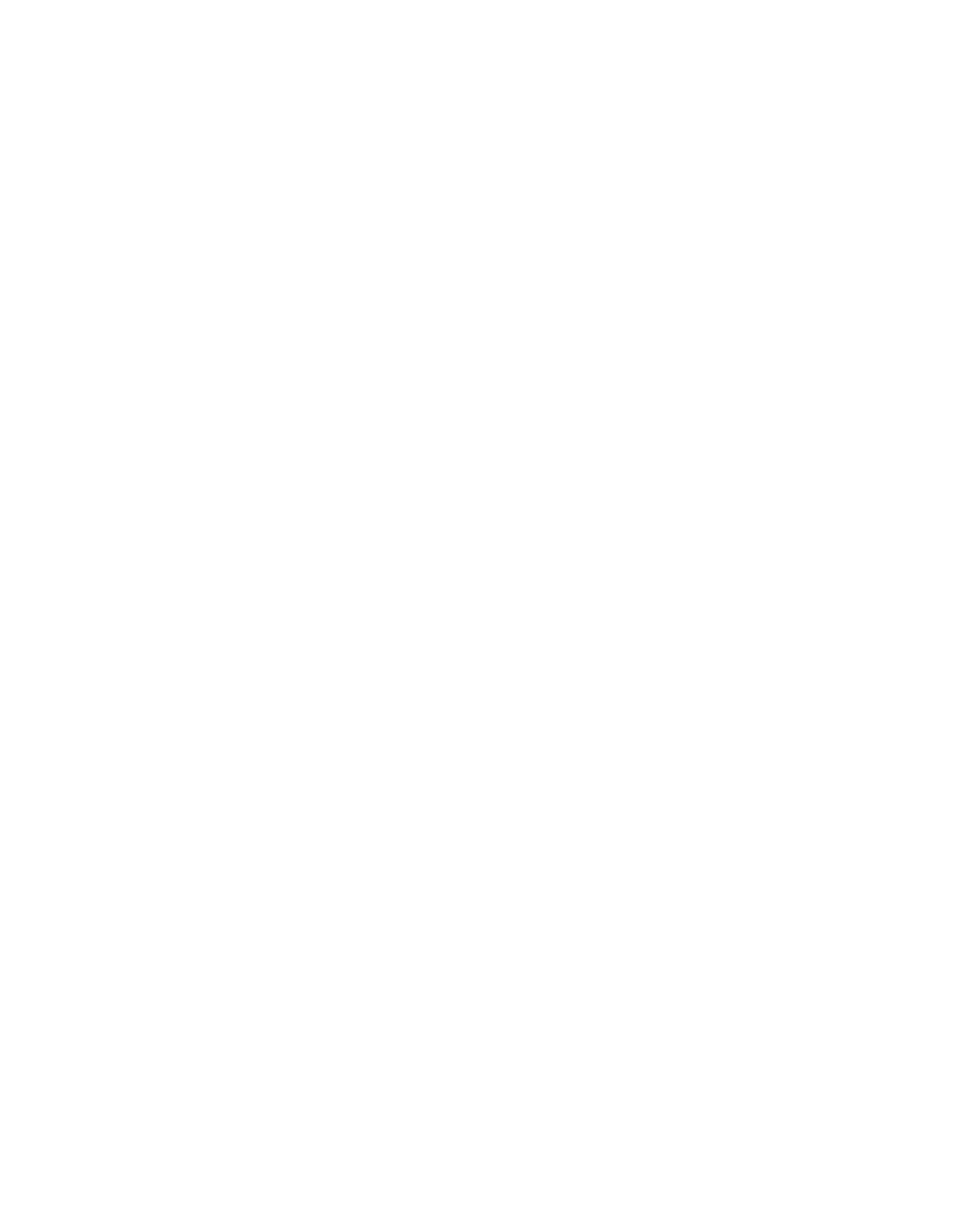### **Table of Contents**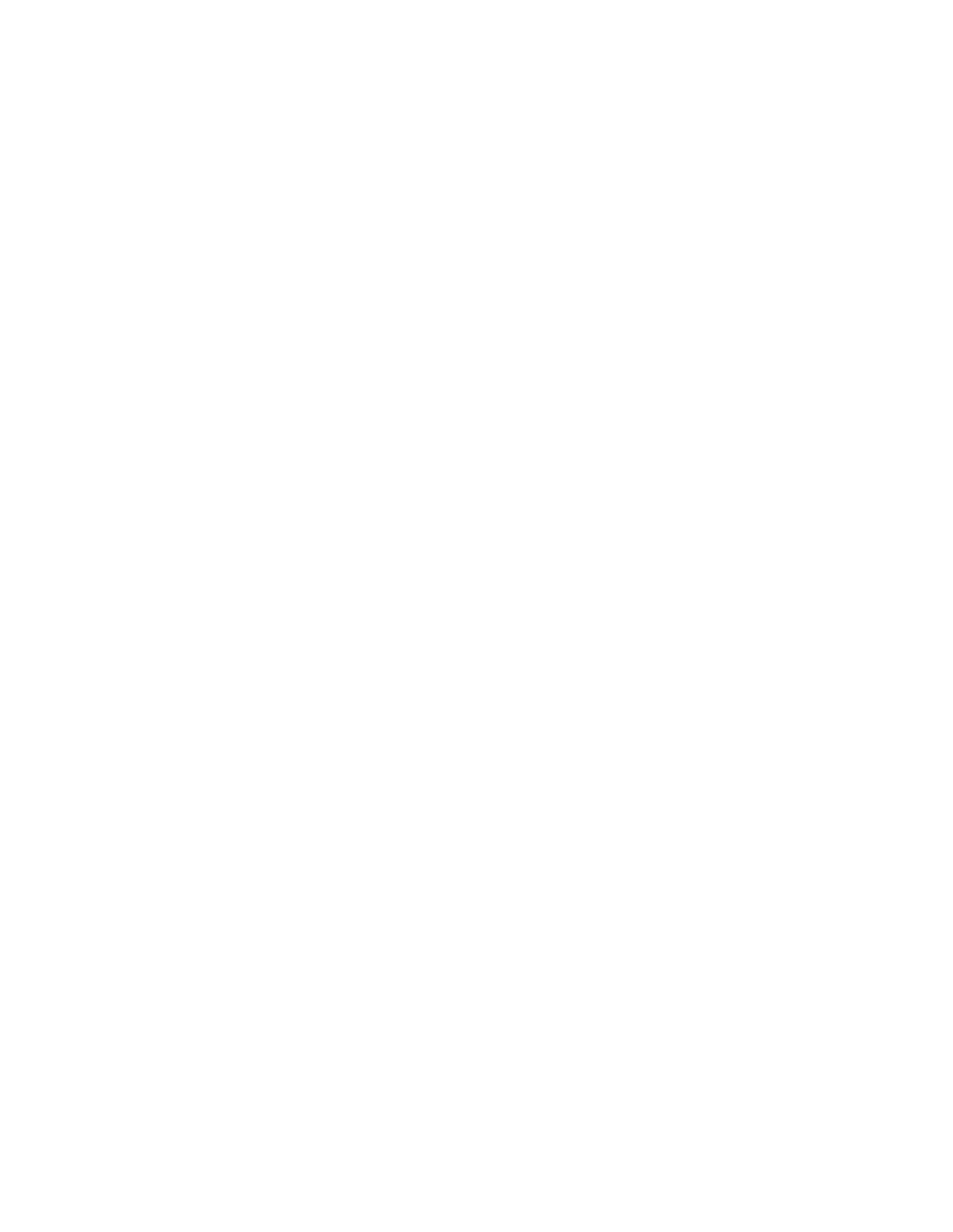## **Planting a Fruitful Nursery Ministry**

Behind the organization and direction of healthy nursery ministries, lie vital biblical principles. These truths, often overlooked, result in nurseries that have conformed to babysitting. The intent of this workshop is to renew our thinking and transform our nursery into a ministry with a vision and purpose. This workshop is for anyone who desires to minister to babies and their families. We will give tips and tricks on the following topics.

- Getting the Vision!
- What 0 2-Years-olds Can Learn
- What Teachers Can Teach
- How To Pray for the Babies

### <span id="page-4-0"></span>**Getting the Vision**

- Why bother? Isn't it just about babysitting? What's the big deal?
- Many nurseries merely exist and limp along because they have no vision for ministry to babies.
- Parents need to feel confident that their children are being ministered to in a safe and loving environments centered on Christ.
- Many parents want more than baby-sitting. Every parent is looking for ministries that give meaning, purpose, and direction to life for their children.
- Recruitment: people want to be involved in a ministry that knows where it's going.
- Healthy, growing ministries have a clear-cut direction and purpose. They know what God has called them to do and what NOT to do.
- The AIM of our ministry is Christ-centered. We desire to lead children into a personal dynamic relationship with Jesus Christ and to equip the child to grow in that relationship. We want the child to understand that Jesus Christ is an integral part of his/her life as he/she grows "in wisdom, in stature, and in favor with God and Man." (Luke 2:52)
- Help the child to discover what God's Word says and how to apply that truth to his/her life. Equip the child to put truth into action.
- Provide an environment that stimulates learning.
- Minister to the whole child by exposing our babies to attitudes, actions and an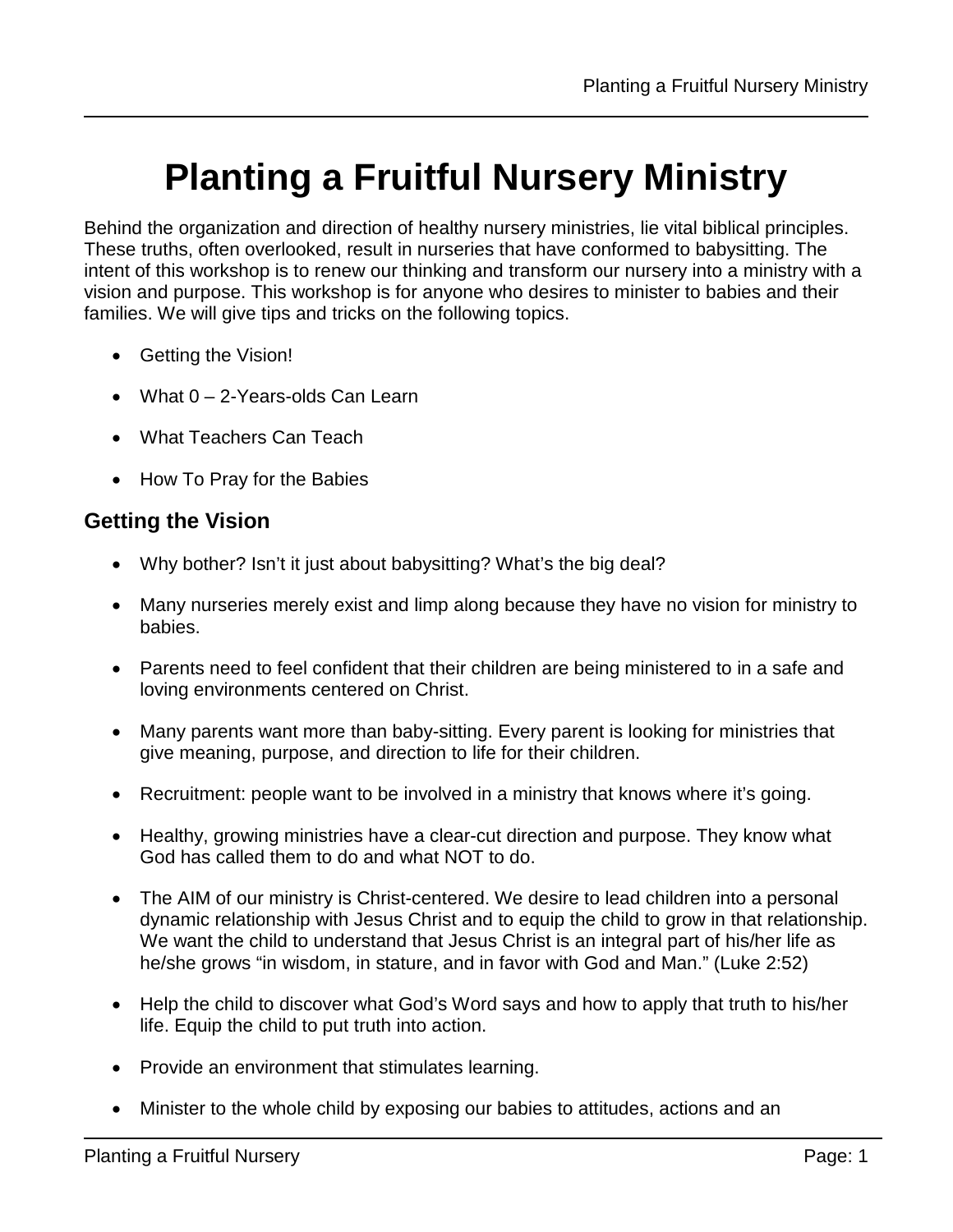atmosphere that begins to form their spiritual development.

- 0-2 year old must feel they are safe.
- They need a routine and environment that is comfortable and predictable.

#### <span id="page-5-0"></span>**What 0 – 2-Years-olds Can Learn**

A baby's learning begins when he takes his first breath! A young infant may not be reached with words, but will learn through experiencing and feeling trust.

Here's what babies can learn:

- God loves and cares for him or her.
- Provides sun and rain
- They can discover lots of things about God's creation
- They can thank God and sing to God.
- Church is a place to learn about God and to see friends
- Church is a loving and caring place where God's people come to share God's love.
- They can learn simple prayers before snack and naptime.
- Give thanks for all things
- They can learn simple Bible songs that also help them to pray

#### <span id="page-5-1"></span>**What Teachers Can Teach**



Our nursery ministry can be a life-changing ministry that is more than just holding our babies.

> Pleasant experiences and hearing Bible stories are the first step toward developing a love for God's Word. When you read scriptures to babies and young children, they may not be capable of intellectually comprehending the words you speak, but you are beginning to minister the love and power of God's Word to the whole child: body, soul and spirit. God's word never comes back void. We cannot afford to wait until a child can give us a verbal response in order to substantiate his/her spiritual awareness.

Interact with Babies with guided conversation. Repeat words or phrases that reinforce the fact that God loves them.

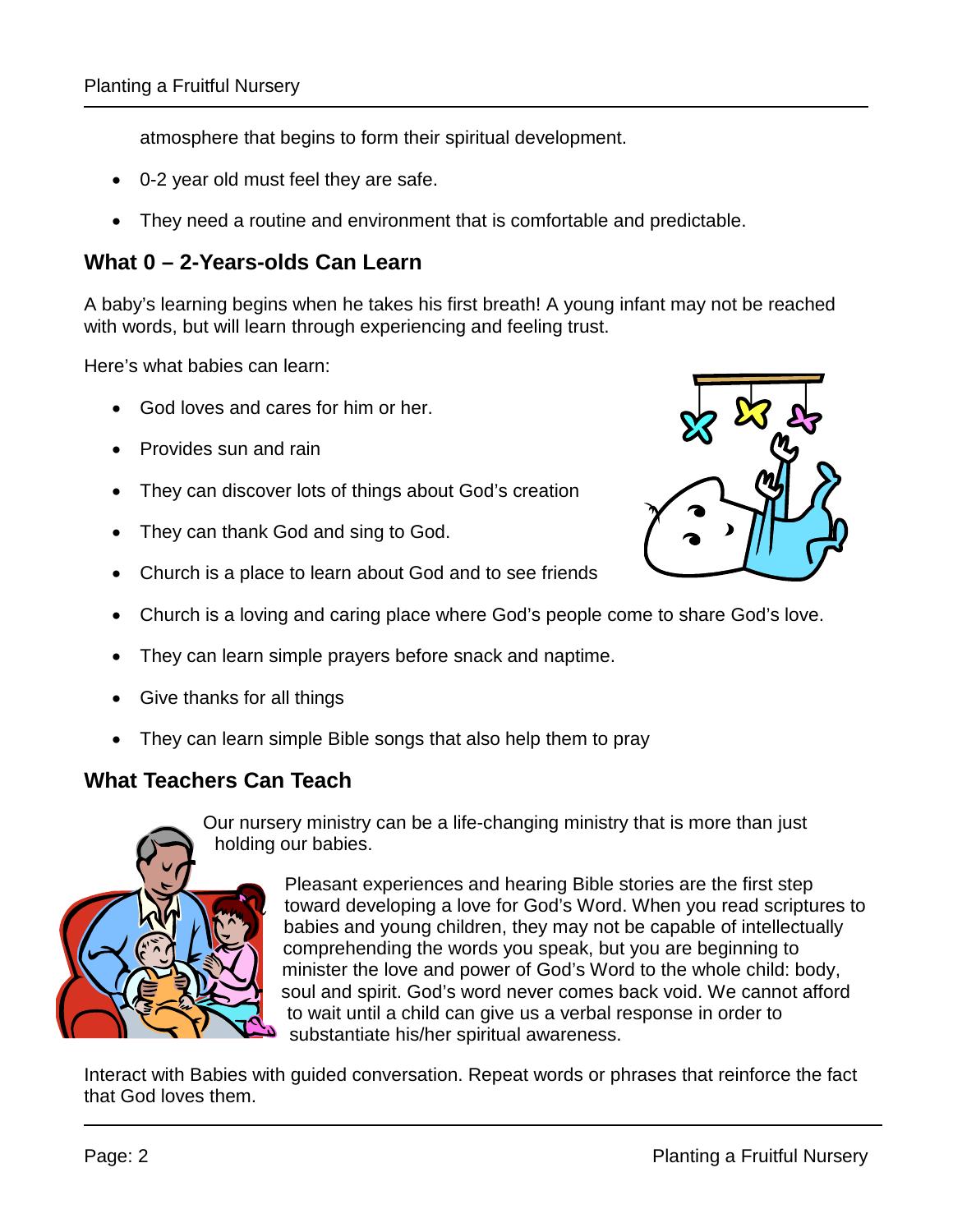#### <span id="page-6-0"></span>**How to Pray for the Babies**

- Pray for their ears; that they will hear, listen and later obey the voice of the Lord. That they will learn to distinguish the voice of the Lord from the voice of the enemy.
- Pray for their hands; that they will learn to serve God and others;
- Pray for their feet; that they will be bold witnesses for God as they take the Good News into their schools and neighborhoods.
- Pray for their arms: That others will be led to Christ through the testimony of the baby you are holding.
- Pray for their mouths: that they will speak only those things that are true, honorable, whatever is right, whatever is pure, whatever is lovely, whatever is of good repute,
- Pray for their minds, that if there is any excellence and if anything worthy of praise, they would dwell on these things.

#### <span id="page-6-1"></span>**Summary: Growing and Nurturing a Quality Nursery**

- 1. Who can work in the nursery?
	- Anyone who has a loving heart and willing hands.
	- I Corinthian 13:4-8
- 2. What does a good nursery provide?
	- Safety/Cleanliness
	- Positive relationships
	- Play/Exploration/Movement
- 3. How do babies & toddlers learn?
	- Their own firsthand experiences
	- Trial & error
	- Repeating what they find interesting
	- Initiating actions they are interested in imitating what they see others doing
	- Identifying with people who care for them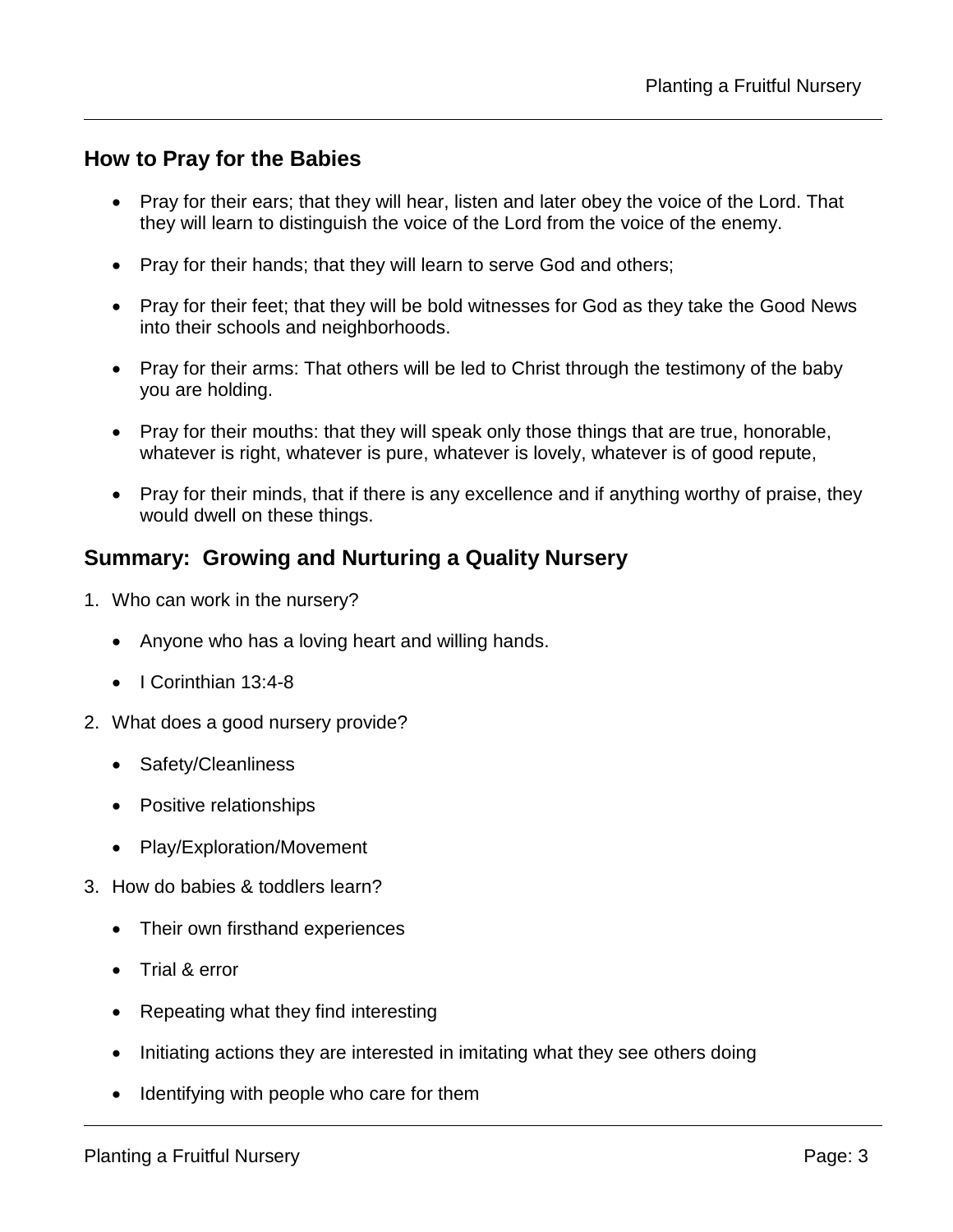- Hearing words connected to what they are doing
- 4. Planning a good session
	- Arrivals dos & don'ts
		- $\checkmark$  Accept separation anxiety as normal & healthy
		- $\checkmark$  Accept & express both parents' & child's feelings
		- $\checkmark$  Keep the goodbye brief
		- $\checkmark$  Tell parents they will be alerted if the crying persists
		- $\checkmark$  Keep your distance and avoid direct physical contact at the start
		- $\checkmark$  Capture interest
	- Learning activities for babies
		- $\checkmark$  Loving care to meet the child's needs
		- $\checkmark$  Play with babies & toys
		- $\checkmark$  Look at books & pictures
		- $\checkmark$  Enjoy things God has made
		- $\checkmark$  Sing, move, listen to music
		- $\checkmark$  Talk about Jesus
		- $\checkmark$  Pray
	- **Learning activities for toddlers** 
		- $\checkmark$  Loving care
		- $\checkmark$  Toddler toys
		- $\checkmark$  Books, pictures & stories
		- $\checkmark$  Nature items
	- Singing/Music
	- **Praying**